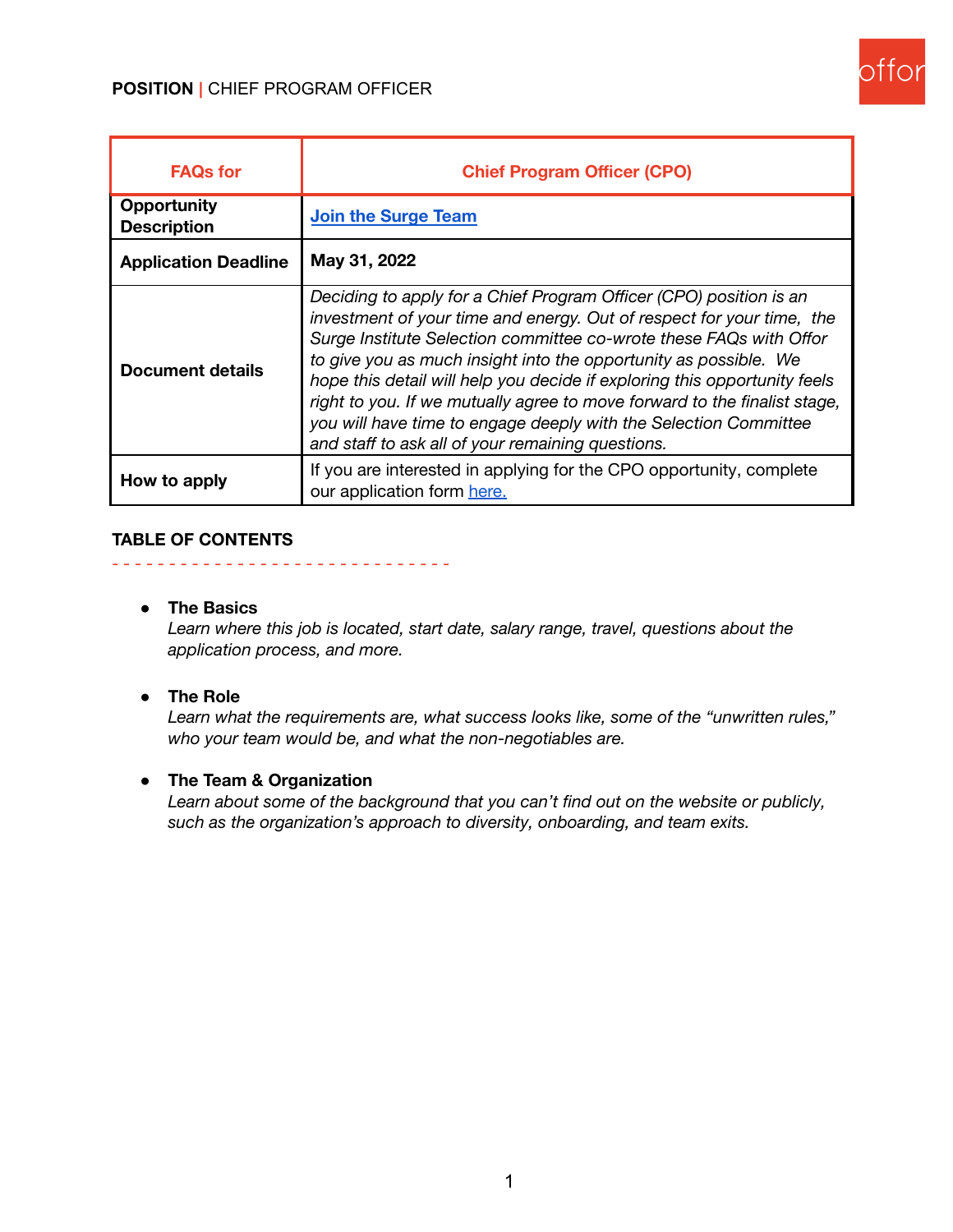## **THE BASICS**

- **● Where is this job located?** The Chief Program Officer (CPO) is a remote position. Surge is a virtual organization.
- **● What is the start date?** July 2022
- **● What is the salary range (and benefits) for this role?** \$170 \$178K plus a 10% performance bonus and [benefits.](https://drive.google.com/open?id=1Odv2_AcWr-p2LR-8aqA7kgj0QfGys2wG)
- **● Will the organization help me with relocation expenses?** The CPO role is a remote position that does not require relocation.
- **● What are my typical office hours?** A standard 9-5 workday, with encouragement to take time off for personal things. There is a culture of events and activities during the weekends.
- **● How much travel is required for this role?** In the continued wake of COVID 19, Surge Institute has prioritized the health and safety of its employees. All staff travel will implement best safety practices and align with guidelines from the Center for [Disease](https://www.cdc.gov/coronavirus/2019-ncov/index.html) [Control](https://www.cdc.gov/coronavirus/2019-ncov/index.html) (CDC). The CPO should expect to travel twice per month in the first 6 months as they learn Surge programming, then once per month after the onboarding period. The CPO will also be expected to travel for board meetings, leadership sessions, and other events, at least quarterly.

# ● **What does the application and selection process look like?**

| <b>APPLY</b> | • Complete our application form here.<br>• Candidates will be invited to interview by mid-June.<br>• Before completing an interview, semi-finalist candidates will<br>complete and submit a candidate exercise. We estimate this<br>exercise will take four hours. Candidates will be<br>compensated for completing their exercises. |
|--------------|--------------------------------------------------------------------------------------------------------------------------------------------------------------------------------------------------------------------------------------------------------------------------------------------------------------------------------------|
|--------------|--------------------------------------------------------------------------------------------------------------------------------------------------------------------------------------------------------------------------------------------------------------------------------------------------------------------------------------|

### **THE ROLE**

- **● I didn't see any previous requirements or qualifications for the CPO role. Are there any?**
	- **Intelligence.** Learns quickly. Demonstrates ability to quickly and proficiently understand and absorb new information.
	- **Analytical skills.** Able to structure and process qualitative or quantitative data and draw insightful conclusions from it. Exhibits a probing mind and achieves penetrating insights.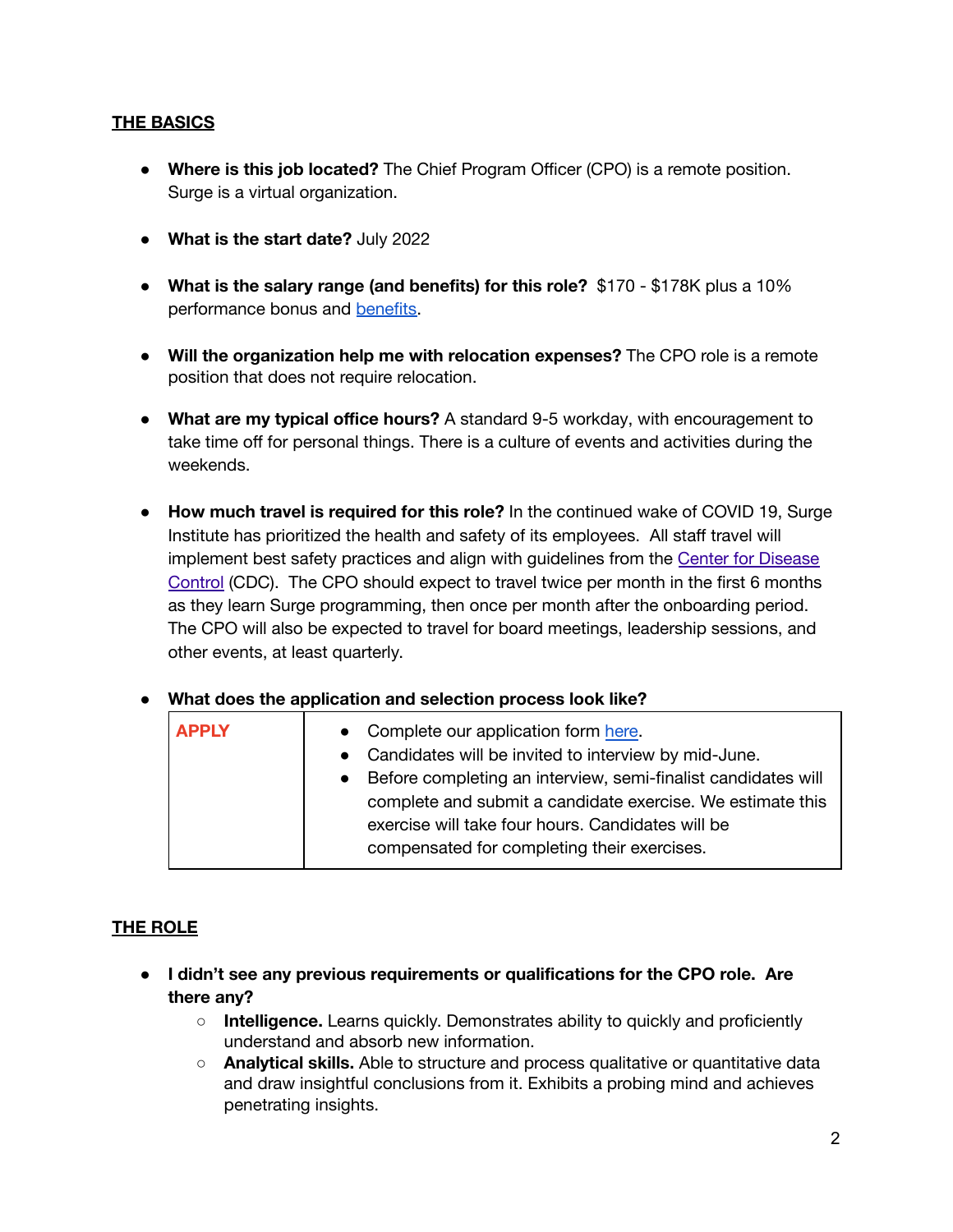- **Deep program knowledge**. Understands how to develop, execute and evaluate high-quality programs for adults.
- **Strategic thinking/visioning.** Able to see and communicate the big picture in an inspiring way. Determines opportunities and threats through a comprehensive analysis of current and future trends.
- **Creativity/Innovation**. Creates new and innovative approaches to problems.
- **○ High standards**. You expect personal performance and team performance to be nothing short of the best. You define "best"-- upfront -- for your team and for specific projects. You do not assume. You understand the distinction between excellence and perfection.
- **Openness to criticism and ideas.** Often solicits feedback and reacts calmly to criticism or negative feedback.
- **You deliver results that stick through consistently inclusive practices**. You ask who is not at the table. You build time into projects to prioritize the voices that, historically, are not heard, not centered or prioritized. You do not assume that equity is something that one gets to later or something that happens by happenstance. You know that inequity is by design and have demonstrated through your work that you can redesign for equity. You seek expertise from non-dominant places. You measure bias and hold yourself accountable for interrupting it.
- **Follow-through on commitments.** Lives up to verbal and written agreements.
- **Flexibility/Adaptability**. You adjust quickly to changing priorities and conditions. You cope effectively with complexity and change.
- **You are a powerful listener with high EQ.** You hear what is said and unsaid. You've leveraged powerful listening skills to enlist support from influential players in pursuit of a major initiative. You are aware of how your words and actions impact others.
- **Honesty/integrity.** Does not cut corners ethically. Earns trust and maintains confidence. Does what is right, not just what is politically expedient. Speaks plainly and truthfully.
- **Strong communication skills.** You are able to see and communicate the big picture in an inspiring way. You easily anticipate opportunities and risk, and position your organization to leverage this insight to advance your work. You are an excellent listener, communicate effectively and write with clarity to engage multiple stakeholders.
- **Organization and planning.** Plans, organizes, schedules, and budgets in an efficient, productive manner. Focuses on key priorities.
- **What are some of the unwritten rules/requirements for success for working at Surge, and specifically as a direct report to Carmita?**
	- **○ Carmita believes in people.** She is unapologetic about this. She will be curious about your career and life aspirations. If you are performing in your job, you can expect Carmita to ask you what is next for you and how you envision your work and career beyond what is currently in front of you. She is an opportunity creator not a dream blocker.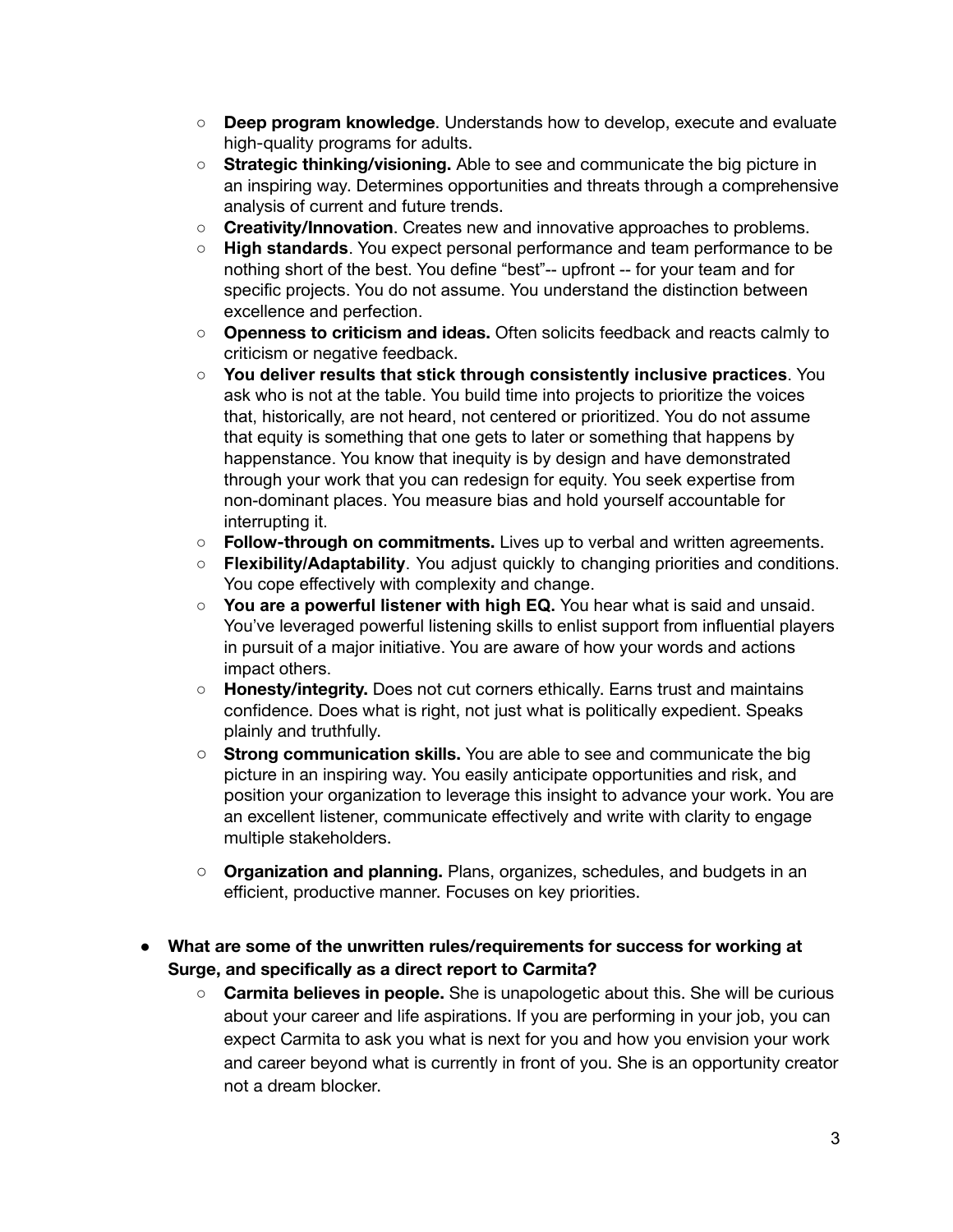- **○ Do what you say you will do when you say you will do it.** This means do not be late for meetings. This means if you say you will turn something in at 5pm CT, it should come in early. If for some reason you cannot meet an agreement, let Carmita know immediately. Carmita sees missing deadlines as a lack of integrity. Know this and act accordingly.
- **○ Carmita is still the face of Surge.** People love her. This shouldn't scare you, though it could feel intimidating. Know that if we mutually select each other it will be because you deeply believe in Surge and Carmita deeply believes in you.
- **Carmita cares about aesthetics and how things look, especially when they are going in front of an external audience.** This means our writing and visual communications need to maintain our standards of excellence. This doesn't mean Carmita will want to look at every single thing you do, but she does expect a clearly outlined review process to ensure multiple sets of eyes are seeing the external-facing work before it moves forward.
- **Results matter a great deal to Carmita**. This shouldn't need to be said, but it is worth noting. During the goal setting process, you will set and agree upon goals. Carmita is direct with feedback and will provide both feedback and support to help you achieve your goals. She is also very open and often shows staff where she has met her goals and where she has not.
- **What you see is what you get with Carmita**. She is the same person in the office as she is in a donor meeting. If you ask, she will share. Do not be afraid to be your full self. This isn't lip service. This is actually who Carmita is. It is also the power of Surge.
- **Carmita has a bias towards a demonstrated and visible hustle**. What working hard looks like is different for everyone. Be sure to understand what hustle and working hard looks like to Carmita and align/match your expectations.
- **Carmita deeply appreciates when you make the implicit, explicit**. She does not naturally read between lines so if there is something that you need to say to her i.e. critical feedback, bad news, good news, say it plainly and directly. Don't expect her to dig for a lead that you've buried.
- **Carmita defaults toward trust.** The decision to hire you is a decision to trust you and Carmita adheres to that belief. While she may ask questions about decisions you make it is typically to gain clarity and not to poke holes or subtly critique you. You do not have to worry about whether Carmita thinks you can do your job. You were hired because she knows you can.

# ● **How big of a team will I manage? How many people will I need to hire?**

○ Currently, the National Program team consists of 2 Directors - Director of National Programs and Director of Program Talent and Impact. There are 3 program-specific Executive Directors that will also report to the CPO: Chicago Fellowship, Black Principals Network, and Surge Academy.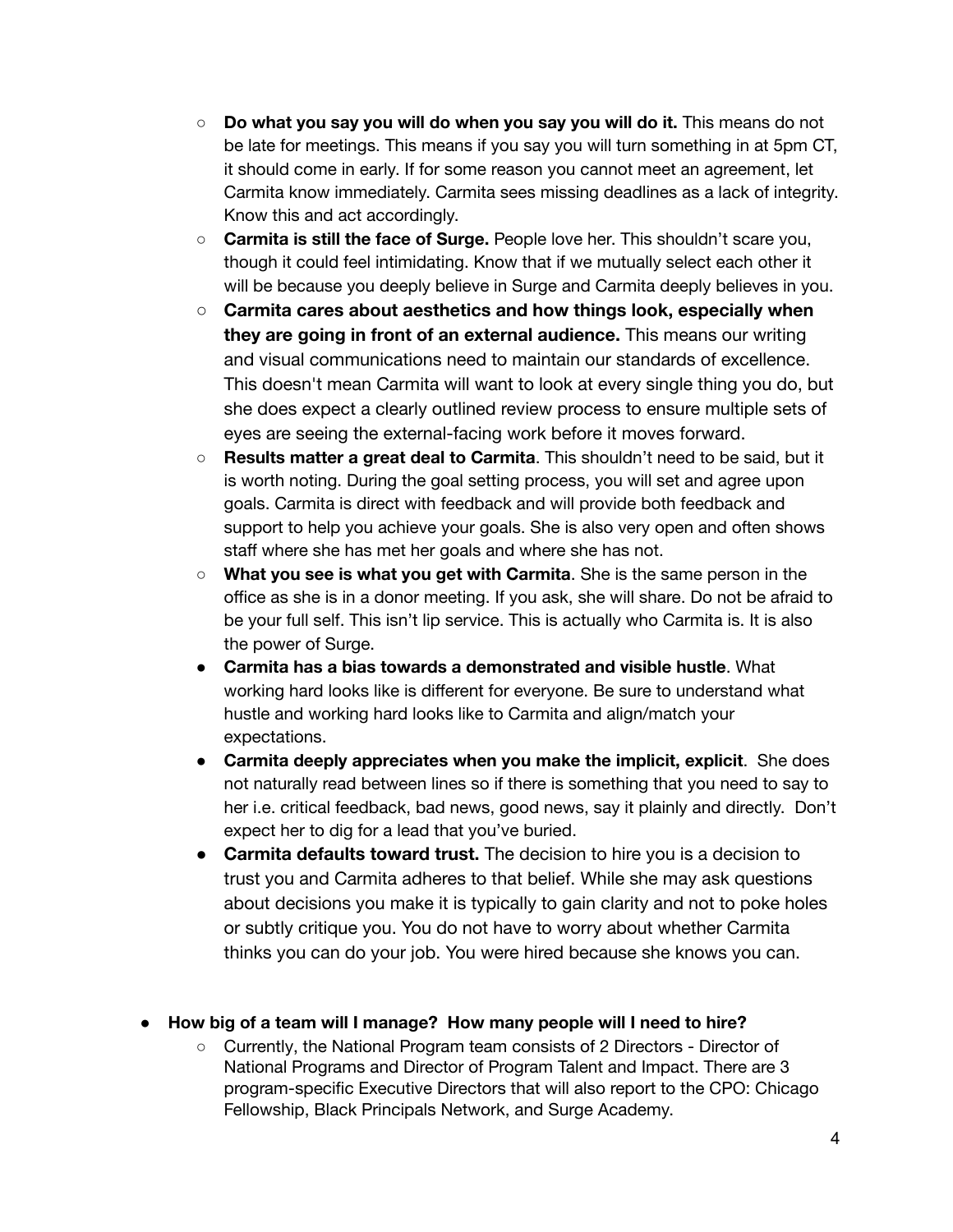- We do not anticipate new hires in FY '23
- **● What are the top 3 things that your newly matched leader will spend their time doing in their role in their first year?**
	- **○** Establishing credibility across the program team and developing a deep understanding of Surge programming
	- Establish the standard and the vision for all programming, ensuring a standard of professional fidelity that aligns with the expectations of the Board, President and senior team.
	- **○** Scaling the learning curve of our practices, processes, and systems to identify necessary changes, opportunity areas, and new/innovative practices.
- **● How will my success be measured a year into joining Surge as CPO?**
	- You led a unified, motivated, and inspired program team to deliver high-quality programming across sites and program areas with fidelity, as measured by an external evaluation.
	- You set a clear strategic vision and guiding philosophy that informs Surge's programming goals and seamlessly integrates new programming into the established program portfolio.
	- You live and model the values and ethos of Surge in their work and work relationships.
	- You established yourself as a self-starter with an entrepreneurial spirit who will act and make decisions decisively.
- **● What are the non-negotiables in terms of what I can change (or cannot) as the new CPO?** Here is what is non-negotiable:
	- We will always adhere to our ethos. See more [here.](https://drive.google.com/file/d/1Qq00tzc2OAdTmHrS7S3voW8DVALph_hT/view)
	- We are an unapologetic movement supporting African American, Latinx and Asian Pacific Islander communities.
- **● What are the greatest opportunities I'll have in this specific role?**
	- **○** The CPO will have the opportunity to build on well-established and highly regarded programming, to develop a unified and strategic vision for existing and new programs.
	- **○** Surge is a highly regarded national organization that is driving real results for black, brown, and API folks in our sector. Demand for our work and expertise is high and our community of fellows and alumni continue to laud Surge as the greatest leadership development experience they've had.
- **What are some of the challenges I may encounter?** This is a new role for Surge, we are on a steep growth trajectory, and are experiencing all the growing pains of a small, fast-growing organization, which includes some skepticism and resistance to change.